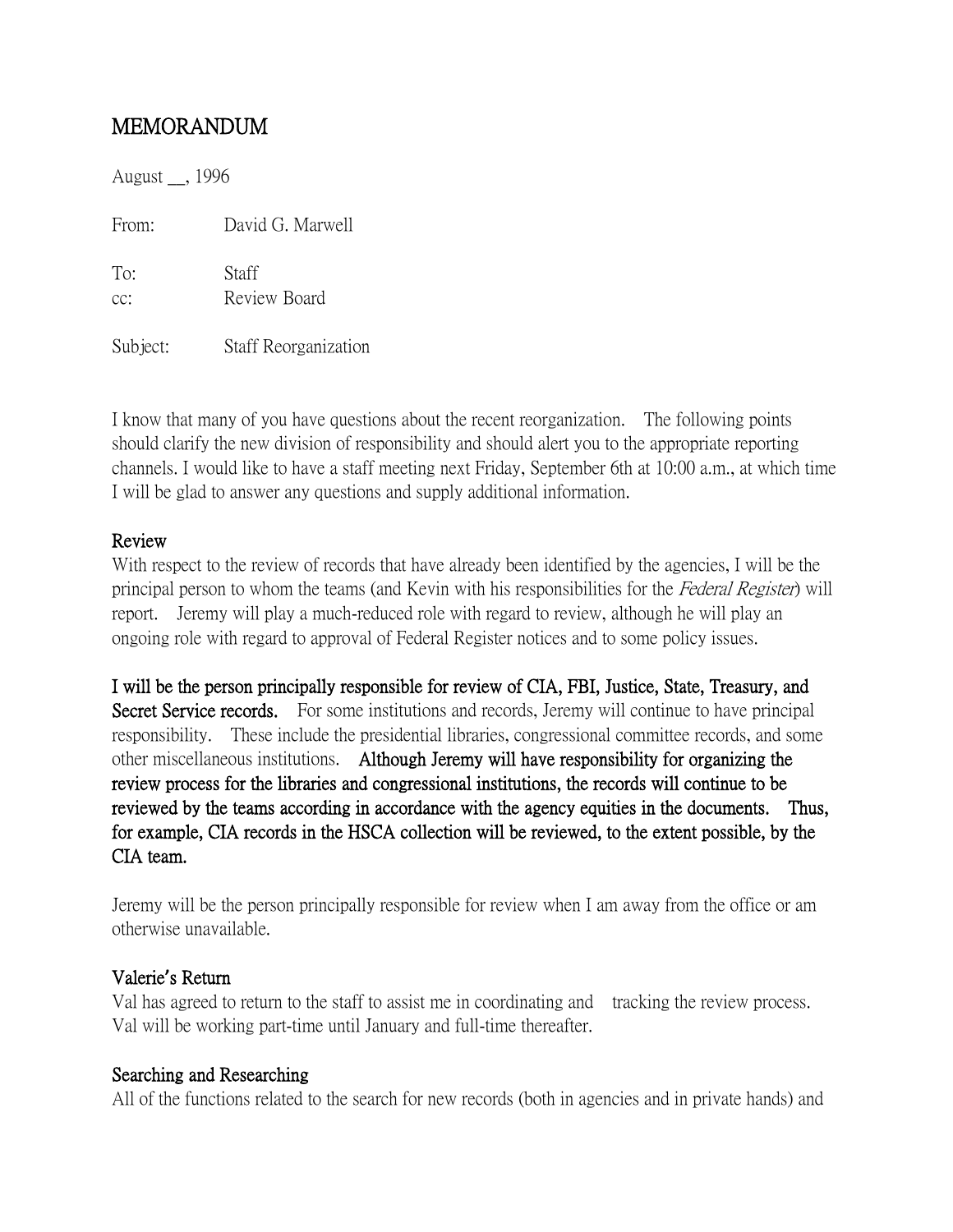to research will now be handled principally by Jeremy. When team leaders or analysts have suggestions or proposals for projects, requests for agencies, or reports on research conducted, they should be sent directly to Jeremy.

### Office Memos Related to Review and to Research Issues

Memos and other important communications related to review should be directed to me, but Jeremy should be cc:'d on all such communications. With respect to the research and search activities, I should be cc:'d on all important matters. In order to avoid confusion, it would be helpful (whenever reasonably possible) to avoid sending memos that contain items of importance regarding both review and research matters. It generally will be preferable to send separate memos regarding review or research matters.

### New Database

Chet has developed a new Research Project and Leads database. He will provide training in the near future. The database is already up and running and is very easy to use. It provides a helpful way of tracking all of our research projects and individual assignments. If you are particularly interested in seeing how it works before our training session, talk to Jeremy.

## Legal Matters

All legal matters, including agency appeals and agency compliance matters, will continue to be handled principally by Jeremy, with the assistance of the lawyers on the staff and others who may be able to assist in the projects.

#### Public Contacts

For public contacts, Jeremy will take over principal responsibility after Tom's departure. Eileen will serve as the initial contact with the public. She will filter and sort the requests and pass them on to Jeremy.

## Press and Congressional Affairs

We are recruiting for an individual who can take over Tom's responsibilities in these areas.

## Staffing

There will be little change in staffing, although (as stated above) there will be somewhat new reporting relationships. On review matters, team leaders and analysts should report directly to me (or to Jeremy if I am not available). On research matters, you should report directly to Jeremy. Both the review process and the research projects are integral to our work and analysts should continue to take both aspects of their work seriously. If anyone believes that they are being pulled in two different directions at the same time, please talk to me or to Jeremy and we will see that the